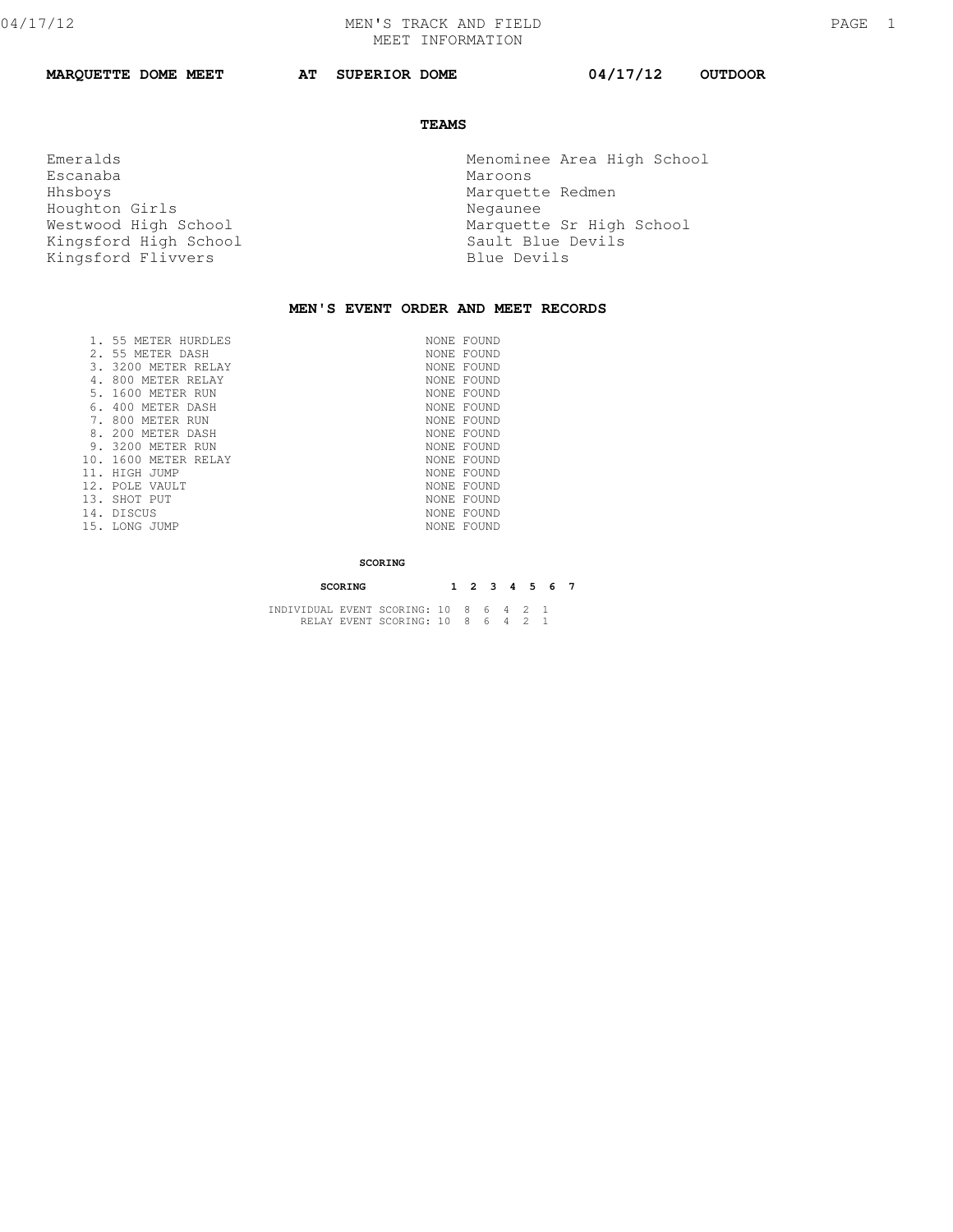**MARQUETTE DOME MEET AT SUPERIOR DOME 04/17/12 OUTDOOR** 

| *** FINAL SCORING *** |       |                                |       |  |  |  |
|-----------------------|-------|--------------------------------|-------|--|--|--|
| 1. Maroons            | 91.00 | 8. Emeralds                    | 25.50 |  |  |  |
| 2. Marquette Redmen   | 85.00 | 9. Westwood High School        | 0.00  |  |  |  |
| 3. Hhsboys            | 78.33 | 10. Kingsford High School      | 0.00  |  |  |  |
| 4. Kingsford Flivvers | 63.66 | 11. Houghton Girls             | 0.00  |  |  |  |
| 5. Negaunee           | 33.00 | 12. Marquette Sr High School   | 0.00  |  |  |  |
| 6. Escanaba           | 31.00 | 13. Sault Blue Devils          | 0.00  |  |  |  |
| 7. Blue Devils        | 26.50 | 14. Menominee Area High School | 0.00  |  |  |  |

## EVENT RESULTS

| 1. 55 METER HURDLES               | PRELIM 1 (FAT) | 1. Bryan Hines<br>2. Ed Sexton<br>3. Lilleskov Eli<br>4. Vincente Carlson<br>5. Coby Ryan                                      | Maroons<br>Kingsford Flivvers<br>Hhsboys<br>Westwood High School<br>Emeralds                            | 08.46<br>09.33<br>09.37<br>09.83<br>10.66          |
|-----------------------------------|----------------|--------------------------------------------------------------------------------------------------------------------------------|---------------------------------------------------------------------------------------------------------|----------------------------------------------------|
|                                   | PRELIM 2 (FAT) | 1. Salmi Cole<br>2. Quinlan Hillesheim<br>3. Peter Carlson<br>4. Garret Markstrom                                              | Hhsboys<br>Escanaba<br>Westwood High School<br>Blue Devils                                              | 08.67<br>09.90<br>10.12<br>10.91                   |
|                                   | PRELIM 3 (FAT) | 1. Zach Taggart<br>2. Nick Maycunich<br>3. Jason Bell<br>4. Bethancourt Sam<br>5. Tyler Bolm                                   | Marquette Redmen<br>Kingsford Flivvers<br>Negaunee<br>Hhsboys<br>Emeralds                               | 08.32<br>08.44<br>09.57<br>09.59<br>10.88          |
|                                   | PRELIM 4 (FAT) | 1. Tyler Balko<br>2. Devin Hartman<br>3. Joe Blanchard<br>4. Demetrian Macon<br>5. Daniel Fleming                              | Marquette Redmen<br>Blue Devils<br>Emeralds<br>Escanaba<br>Kingsford Flivvers                           | 09.08<br>09.42<br>09.74<br>10.43<br>10.50          |
|                                   | FINAL<br>(FAT) | 1. Zach Taggart<br>2. Bryan Hines<br>3. Nick Maycunich<br>4. Salmi Cole<br>5. Tyler Balko<br>6. Ed Sexton                      | Marquette Redmen<br>Maroons<br>Kingsford Flivvers<br>Hhsboys<br>Marquette Redmen<br>Kingsford Flivvers  | 08.22<br>08.28<br>08.45<br>08.74<br>09.05<br>09.12 |
| 1. Marquette Redmen<br>2. Maroons |                | 12.00<br>8.00                                                                                                                  | 3. Kingsford Flivvers<br>4. Hhsboys                                                                     | 7.00<br>4.00                                       |
| 2. 55 METER DASH                  | PRELIM 1 (FAT) | 1. Garrett Pentecost<br>2. Cole Tengesdahl<br>3. Johnson Heath<br>4. Amoury Ferrer<br>5. Ryan Marohnic<br>6. Jeremy Pepin      | Marquette Redmen<br>Kingsford Flivvers<br>Hhsboys<br>Negaunee<br>Escanaba<br>Escanaba                   | 06.69<br>06.85<br>07.09<br>07.23<br>07.62<br>08.00 |
|                                   | PRELIM 2 (FAT) | 1. Jimmy St. cyr<br>2. Brody Sundquist<br>3. Connor Hetrick<br>4. Nick Mikolowski<br>5. Jake Syser                             | Marquette Redmen<br>Kingsford Flivvers<br>Negaunee<br>Blue Devils<br>Emeralds                           | 07.09<br>07.13<br>07.14<br>07.22<br>ΝF             |
|                                   | PRELIM 3 (FAT) | 1. Kenner Broullire<br>2. Budd Noah<br>3. Jake Palomaki<br>4. James Mcneil<br>5. Hunter Schultz                                | Emeralds<br>Hhsboys<br>Westwood High School<br>Escanaba<br>Westwood High School                         | 07.00<br>07.11<br>07.21<br>07.61<br>07.68          |
|                                   | PRELIM 4 (FAT) | 1. Jared Theisen<br>2. Shaun Sullivan<br>3. Elijah Mojzych<br>4. Schmidt Thomas<br>5. Brady Skewis<br>6. Sam Conery            | Maroons<br>Maroons<br>Maroons<br>Hhsboys<br>Negaunee<br>Westwood High School                            | 07.00<br>07.14<br>07.19<br>07.26<br>07.35<br>07.74 |
|                                   | PRELIM 5 (FAT) | 1. Cole Peterson<br>2. Justin Delisle<br>3. Nick Hillman<br>4. Alex Sherbinow<br>5. David Pratt                                | Kingsford Flivvers<br>Blue Devils<br>Blue Devils<br>Marquette Redmen<br>Emeralds                        | 06.96<br>07.42<br>07.55<br>07.94<br>08.56          |
|                                   | FINAL<br>(FAT) | 1. Garrett Pentecost<br>2. Cole Tengesdahl<br>3. Jared Theisen<br>4.T Jimmy St. cyr<br>.T Cole Peterson<br>6. Kenner Broullire | Marquette Redmen<br>Kingsford Flivvers<br>Maroons<br>Marquette Redmen<br>Kingsford Flivvers<br>Emeralds | 06.78<br>06.81<br>06.85<br>06.97<br>06.97<br>06.98 |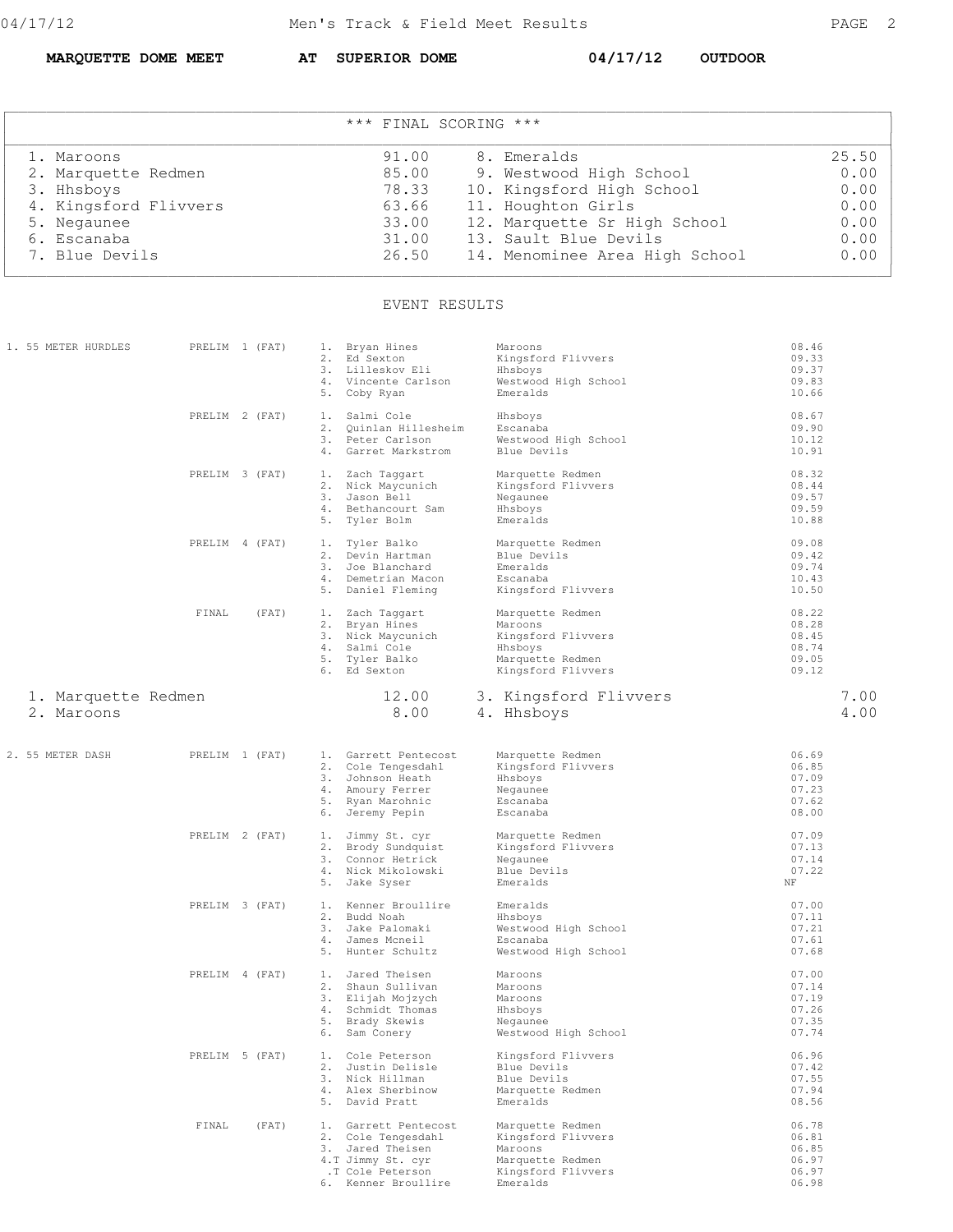|  | MARQUETTE DOME MEET                                                      |                    |       | AT SUPERIOR DOME                                                                                                                                                                                                                                                                                                                                                                                                                                                   |                                                                                             | 04/17/12 | <b>OUTDOOR</b> |                                                                |                                |
|--|--------------------------------------------------------------------------|--------------------|-------|--------------------------------------------------------------------------------------------------------------------------------------------------------------------------------------------------------------------------------------------------------------------------------------------------------------------------------------------------------------------------------------------------------------------------------------------------------------------|---------------------------------------------------------------------------------------------|----------|----------------|----------------------------------------------------------------|--------------------------------|
|  | 1. Marquette Redmen<br>2. Kingsford Flivvers<br>3. Maroons               |                    |       | 25.00<br>18.00<br>14.00                                                                                                                                                                                                                                                                                                                                                                                                                                            | 4. Hhsboys<br>5. Emeralds                                                                   |          |                |                                                                | 4.00<br>1.00                   |
|  | 3. 3200 METER RELAY                                                      | FINAL              | (FAT) | 1. Hhsboys (A)<br>(Turpeinen Dylan, Donnelly Spencer, Colling Jacob, Fowler Brett)<br>2. Negaunee (A)<br>(Evan Fezatt, Keenan Gantz, Ben Rebertus, Steve Olson)<br>3. Escanaba (A)<br>(Andrew Stenberg, Jacob Walker, Jordan Ogren, Ed Terres)<br>4. Maroons (A)<br>5. Marquette Redmen (A)<br>(Leighton Locke, Nathan Schlorke, Michael Mcfadden, Cole Rieboldt)<br>6. Blue Devils (A)<br>(Colin Macquarrie, Christian Reattoir, Dominic Berlinger, Tommy Coates) |                                                                                             |          |                | 8:55.00<br>8:56.53<br>8:58.59<br>9:07.04<br>9:15.78<br>9:21.67 |                                |
|  | 1. Marquette Redmen<br>2. Kingsford Flivvers<br>3. Maroons<br>4. Hhsboys |                    |       | 27.00<br>18.00<br>18.00<br>14.00                                                                                                                                                                                                                                                                                                                                                                                                                                   | 5. Negaunee<br>6. Escanaba<br>7. Blue Devils<br>8. Emeralds                                 |          |                |                                                                | 8.00<br>6.00<br>1.00<br>1.00   |
|  | 4. 800 METER RELAY                                                       | FINAL HEAT 1 (FAT) |       | 1. Marquette Redmen (A)<br>(Shane Duquette, Alex Gagnon, Cam Verigan, Garrett Pentecost)<br>2. Emeralds (A)<br>(Adam Naqy, Jake Syser, Tanner Yurk, Kyle Tiglas)<br>3. Negaunee (A)<br>(Jake Kari, Alex Ledford, Austin Caya, Brady Skewis)<br>4. Escanaba (A)<br>(Cody Cousineau, Ryan Marohnic, James Mcneil, Cory Macinerny)                                                                                                                                    |                                                                                             |          |                | 1:40.60<br>1:43.76<br>1:44.43<br>1:48.12                       |                                |
|  |                                                                          | FINAL HEAT 2 (FAT) |       | 1. Maroons (A)<br>2. Kingsford Flivvers (A)<br>(Cole Peterson, Cole Tengesdahl, Tyler Curren, Brody Sundquist)<br>3. Blue Devils (A)<br>(Brett Anderson, Anderson Ray'shon, Kyle Teneyck, Kyle Lester)<br>4. Hhsboys (A)<br>(Johnson Heath, Mclean Mike, Schmidt Thomas, Budd Noah)                                                                                                                                                                                |                                                                                             |          |                | 1:37.33<br>1:41.91<br>1:42.55<br>1:43.49                       |                                |
|  |                                                                          | FINAL              | (FAT) | 1. Maroons (A)<br>2. Marquette Redmen (A)<br>(Shane Duquette, Alex Gagnon, Cam Verigan, Garrett Pentecost)<br>3. Kingsford Flivvers (A)<br>(Cole Peterson, Cole Tengesdahl, Tyler Curren, Brody Sundquist)<br>4. Blue Devils (A)<br>(Brett Anderson, Anderson Ray'shon, Kyle Teneyck, Kyle Lester)<br>5. Hhsboys (A)<br>(Johnson Heath, Mclean Mike, Schmidt Thomas, Budd Noah)<br>6. Emeralds (A)<br>(Adam Nagy, Jake Syser, Tanner Yurk, Kyle Tiglas)            |                                                                                             |          |                | 1:37.33<br>1:40.60<br>1:41.91<br>1:42.55<br>1:43.49<br>1:43.76 |                                |
|  | 1. Marquette Redmen<br>2. Maroons<br>3. Kingsford Flivvers<br>4. Hhsboys |                    |       | 35.00<br>28.00<br>24.00<br>16.00                                                                                                                                                                                                                                                                                                                                                                                                                                   | 5. Negaunee<br>6. Escanaba<br>7. Blue Devils<br>8. Emeralds                                 |          |                |                                                                | 8.00<br>6.00<br>5.00<br>2.00   |
|  | 5. 1600 METER RUN                                                        | FINAL              | (FAT) | 1. Cole Rieboldt<br>2.<br>Jordan Ogren<br>3. Keenan Gantz<br>4. Steve Olson<br>5. Turpeinen Dylan<br>6. Lucas Jennings                                                                                                                                                                                                                                                                                                                                             | Marquette Redmen<br>Escanaba<br>Negaunee<br>Negaunee<br>Hhsboys<br>Kingsford Flivvers       |          |                | 4:57.53<br>4:58.72<br>4:58.97<br>5:00.92<br>5:04.79<br>5:08.47 |                                |
|  | 1. Marquette Redmen<br>2. Maroons<br>3. Kingsford Flivvers<br>4. Hhsboys |                    |       | 45.00<br>28.00<br>25.00<br>18.00                                                                                                                                                                                                                                                                                                                                                                                                                                   | 5. Negaunee<br>6. Escanaba<br>7. Blue Devils<br>8.<br>Emeralds                              |          |                |                                                                | 18.00<br>14.00<br>5.00<br>2.00 |
|  | 6. 400 METER DASH                                                        | FINAL HEAT 1       |       | 1. David Pratt<br>2. Joe Blanchard<br>3. Tyler Bolm                                                                                                                                                                                                                                                                                                                                                                                                                | Emeralds<br>Emeralds<br>Emeralds                                                            |          |                | ΝF<br>$\rm{NF}$<br>ΝF                                          |                                |
|  |                                                                          | FINAL HEAT 2 (FAT) |       | 1. Frorath Luca<br>2. Sam Conery<br>3. Brent Picord<br>4. Justin Tammelin<br>5. Hunter Schultz<br>6. Luke Jacobson                                                                                                                                                                                                                                                                                                                                                 | Hhsboys<br>Westwood High School<br>Escanaba<br>Negaunee<br>Westwood High School<br>Negaunee |          |                | 59.58<br>1:02.08<br>1:03.74<br>1:04.20<br>1:06.06<br>1:07.33   |                                |
|  |                                                                          | FINAL HEAT 3 (FAT) |       | 1. Jeff Gregory<br>2. Alex Blomquist<br>3. Hellman Alex<br>4. Denver Pierce                                                                                                                                                                                                                                                                                                                                                                                        | Kingsford Flivvers<br>Kingsford Flivvers<br>Hhsboys<br>Blue Devils                          |          |                | 56.23<br>58.17<br>59.46<br>59.96                               |                                |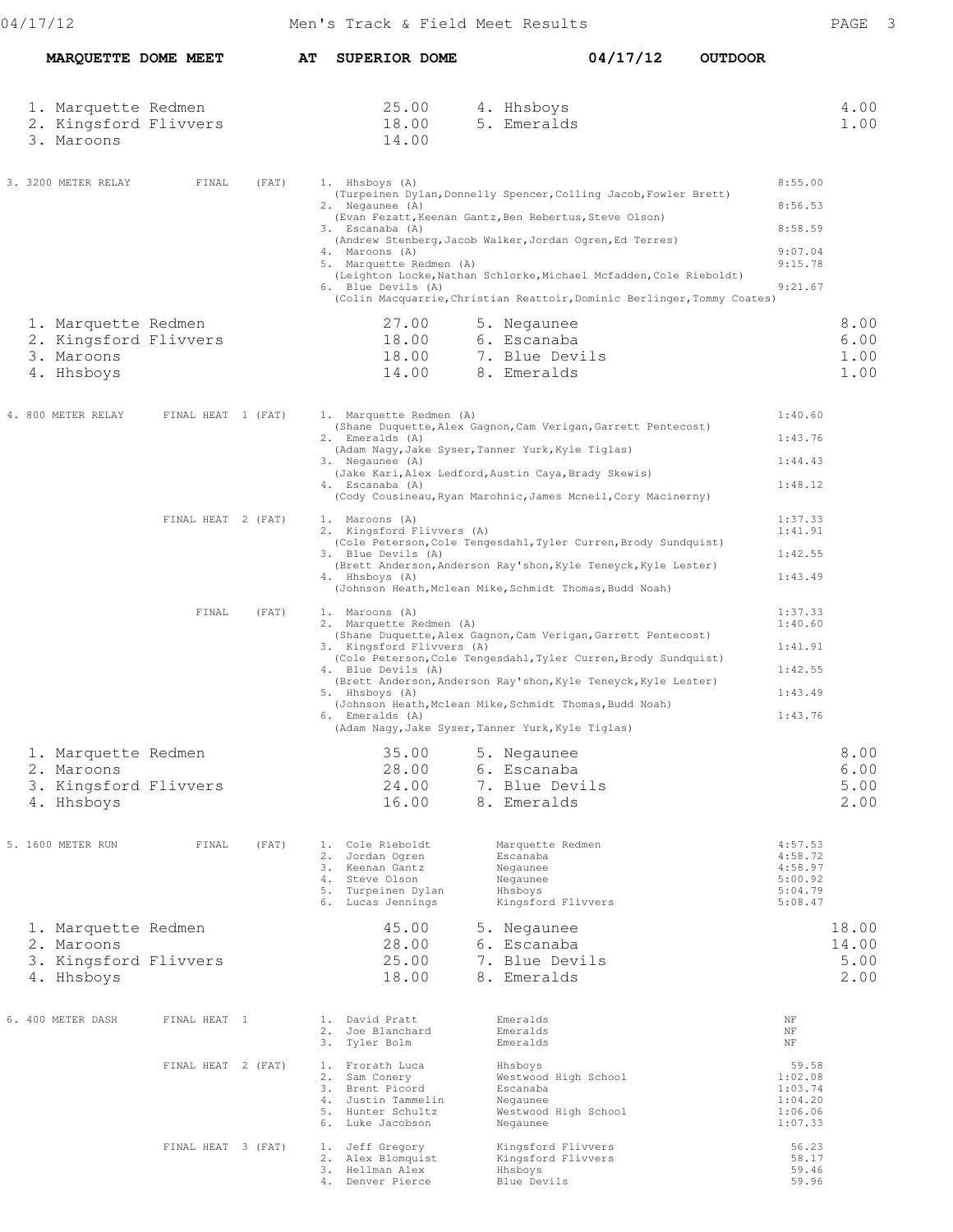| MARQUETTE DOME MEET                                                      |                    |       | AΤ       | <b>SUPERIOR DOME</b>                                                                                                                                                                                                                                                                     | 04/17/12                                                                                                                                                                                                                             | <b>OUTDOOR</b>                                                                                                                                 |                                 |
|--------------------------------------------------------------------------|--------------------|-------|----------|------------------------------------------------------------------------------------------------------------------------------------------------------------------------------------------------------------------------------------------------------------------------------------------|--------------------------------------------------------------------------------------------------------------------------------------------------------------------------------------------------------------------------------------|------------------------------------------------------------------------------------------------------------------------------------------------|---------------------------------|
|                                                                          |                    |       | 6.       | 5. Brady Skewis<br>David Wiegand                                                                                                                                                                                                                                                         | Negaunee<br>Marquette Redmen                                                                                                                                                                                                         | 1:00.01<br>1:07.36                                                                                                                             |                                 |
|                                                                          | FINAL HEAT 4 (FAT) |       | 1.<br>6. | Tyler Roberts<br>2. Jack Seeley<br>3. Jake Palomaki<br>4. Jacob Walker<br>5. Salmi Cole<br>Chase Lacombe                                                                                                                                                                                 | Kingsford Flivvers<br>Blue Devils<br>Westwood High School<br>Escanaba<br>Hhsboys<br>Maroons                                                                                                                                          | 56.66<br>58.39<br>58.88<br>58.96<br>59.21<br>1:00.02                                                                                           |                                 |
|                                                                          | FINAL HEAT 5 (FAT) |       |          | 1. Kyle Lester<br>2. Jared Theisen<br>3. Colin Barnhart<br>4. Paul Zyburt<br>5. Danny Brisson<br>6. Leonard Briggs                                                                                                                                                                       | Blue Devils<br>Maroons<br>Escanaba<br>Marquette Redmen<br>Marquette Redmen<br>Maroons                                                                                                                                                | 54.28<br>56.54<br>59.09<br>1:06.68<br>ΝF<br>$\rm{NF}$                                                                                          |                                 |
|                                                                          | FINAL              | (FAT) |          | 1. Kyle Lester<br>2. Jeff Gregory<br>3. Jared Theisen<br>4. Tyler Roberts<br>5. Alex Blomquist<br>6. Jack Seeley                                                                                                                                                                         | Blue Devils<br>Kingsford Flivvers<br>Maroons<br>Kingsford Flivvers<br>Kingsford Flivvers<br>Blue Devils                                                                                                                              | 54.28<br>56.23<br>56.54<br>56.66<br>58.17<br>58.39                                                                                             |                                 |
| 1. Marquette Redmen<br>2. Kingsford Flivvers<br>3. Maroons<br>4. Hhsboys |                    |       |          | 45.00<br>39.00<br>34.00<br>18.00                                                                                                                                                                                                                                                         | 5. Negaunee<br>6. Blue Devils<br>7. Escanaba<br>8. Emeralds                                                                                                                                                                          |                                                                                                                                                | 18.00<br>16.00<br>14.00<br>2.00 |
| 7. 800 METER RUN                                                         | FINAL HEAT 1 (FAT) |       | 13.      | 1. Jacob Allen<br>2. Keenan Gantz<br>3. Evan Fezatt<br>4. Josh Scott<br>5. Austin Stanchina<br>6. Devin Wickman<br>7. Michael Mcfadden<br>8. Tyler Hardwick<br>9. Skyler Dakota<br>10. Nick Roberts<br>11. Tanner Giroux<br>12. Cody Porath<br>Tony Carlson                              | Kingsford Flivvers<br>Negaunee<br>Negaunee<br>Blue Devils<br>Kingsford Flivvers<br>Kingsford Flivvers<br>Marquette Redmen<br>Escanaba<br>Westwood High School<br>Escanaba<br>Westwood High School<br>Maroons<br>Westwood High School | 2:16.55<br>2:19.05<br>2:23.62<br>2:24.23<br>2:25.66<br>2:27.98<br>2:28.72<br>2:32.75<br>2:33.21<br>2:34.79<br>2:35.49<br>$\rm{NF}$<br>ΝF       |                                 |
|                                                                          | FINAL HEAT 2 (FAT) |       |          | 1. Fowler Brett<br>2. Ben Rebertus<br>3. Ryan Ramey<br>4. Christian Reattoir<br>5. Cole Rieboldt<br>6. Colling Jacob<br>7. Austin Vorachek<br>8. Turpeinen Dylan<br>9. Ed Terres<br>10. Nathan Schlorke<br>11. Tommy Coates<br>12. Bryson Lawerence<br>13. Jason Kaster<br>14. John Rahn | Hhsboys<br>Negaunee<br>Emeralds<br>Blue Devils<br>Marquette Redmen<br>Hhsboys<br>Maroons<br>Hhsboys<br>Escanaba<br>Marquette Redmen<br>Blue Devils<br>Emeralds<br>Maroons<br>Emeralds                                                | 2:11.04<br>2:11.86<br>2:14.09<br>2:16.69<br>2:18.09<br>2:18.77<br>2:19.62<br>2:23.48<br>2:25.01<br>2:28.76<br>2:29.74<br>ΝF<br>$\rm{NF}$<br>ΝF |                                 |
|                                                                          | FINAL              | (FAT) |          | 1. Fowler Brett<br>2. Ben Rebertus<br>3. Ryan Ramey<br>4. Jacob Allen<br>5. Christian Reattoir<br>6. Cole Rieboldt                                                                                                                                                                       | Hhsboys<br>Negaunee<br>Emeralds<br>Kingsford Flivvers<br>Blue Devils<br>Marquette Redmen                                                                                                                                             | 2:11.04<br>2:11.86<br>2:14.09<br>2:16.55<br>2:16.69<br>2:18.09                                                                                 |                                 |
| 1. Marquette Redmen<br>2. Kingsford Flivvers<br>3. Maroons<br>4. Hhsboys |                    |       |          | 46.00<br>43.00<br>34.00<br>28.00                                                                                                                                                                                                                                                         | 5. Negaunee<br>6. Blue Devils<br>7. Escanaba<br>8. Emeralds                                                                                                                                                                          |                                                                                                                                                | 26.00<br>18.00<br>14.00<br>8.00 |
| 8. 200 METER DASH                                                        | FINAL HEAT 1 (FAT) |       |          | 1. Connor Hetrick<br>2. Jason Bell<br>3. Conner Hamlin                                                                                                                                                                                                                                   | Negaunee<br>Negaunee<br>Emeralds                                                                                                                                                                                                     | 25.55<br>26.88<br>27.55                                                                                                                        |                                 |
|                                                                          | FINAL HEAT 2 (FAT) |       |          | 1. Brody Sundquist<br>2. Cole Peterson<br>3. Amoury Ferrer<br>4. Sam Conery<br>5. Vincente Carlson<br>6. Mclean Mike                                                                                                                                                                     | Kingsford Flivvers<br>Kingsford Flivvers<br>Negaunee<br>Westwood High School<br>Westwood High School<br>Hhsboys                                                                                                                      | 25.05<br>25.25<br>26.73<br>27.36<br>27.42<br>ΝF                                                                                                |                                 |
|                                                                          | FINAL HEAT 3 (FAT) |       |          | 1. Kenner Broullire<br>2. Brett Anderson<br>3. Tyler Curren<br>4. Nick Mikolowski<br>5. Anderson Ray'shon<br>6. Ryan Ramey                                                                                                                                                               | Emeralds<br>Blue Devils<br>Kingsford Flivvers<br>Blue Devils<br>Blue Devils<br>Emeralds                                                                                                                                              | 25.03<br>25.03<br>25.33<br>26.17<br>26.93<br>ΝF                                                                                                |                                 |
|                                                                          | FINAL HEAT 4 (FAT) |       |          | 1. Johnson Heath                                                                                                                                                                                                                                                                         | Hhsboys                                                                                                                                                                                                                              | 24.86                                                                                                                                          |                                 |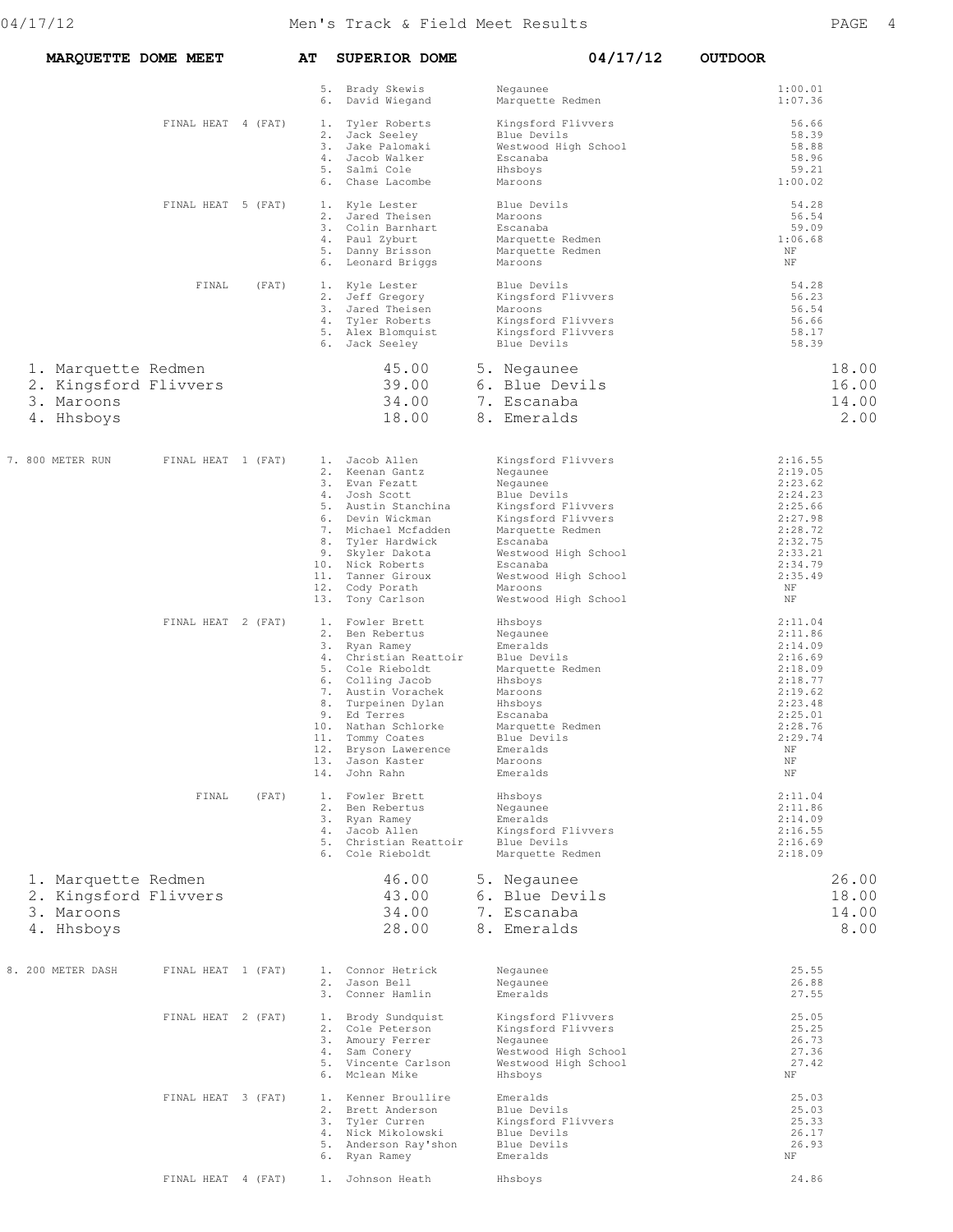|  |                                                                                                                                                                                                                          |                                                                                                                                                                                                                                                                     | AΤ                 |                                                              | 04/17/12                                                                                                                                                                                                                                                                                                                                                                                                                                                                                                                                                                                                                                                                                                                                                                                                                                                                                                                                                         | <b>OUTDOOR</b>                                                                                                                                                                                                                                                                                                                                                                                                                          |
|--|--------------------------------------------------------------------------------------------------------------------------------------------------------------------------------------------------------------------------|---------------------------------------------------------------------------------------------------------------------------------------------------------------------------------------------------------------------------------------------------------------------|--------------------|--------------------------------------------------------------|------------------------------------------------------------------------------------------------------------------------------------------------------------------------------------------------------------------------------------------------------------------------------------------------------------------------------------------------------------------------------------------------------------------------------------------------------------------------------------------------------------------------------------------------------------------------------------------------------------------------------------------------------------------------------------------------------------------------------------------------------------------------------------------------------------------------------------------------------------------------------------------------------------------------------------------------------------------|-----------------------------------------------------------------------------------------------------------------------------------------------------------------------------------------------------------------------------------------------------------------------------------------------------------------------------------------------------------------------------------------------------------------------------------------|
|  |                                                                                                                                                                                                                          |                                                                                                                                                                                                                                                                     |                    |                                                              | Marquette Redmen<br>Escanaba<br>Marquette Redmen<br>Hhsboys<br>Escanaba                                                                                                                                                                                                                                                                                                                                                                                                                                                                                                                                                                                                                                                                                                                                                                                                                                                                                          | 25.64<br>26.69<br>26.75<br>ΝF<br>ΝF                                                                                                                                                                                                                                                                                                                                                                                                     |
|  |                                                                                                                                                                                                                          |                                                                                                                                                                                                                                                                     |                    |                                                              | Marquette Redmen<br>Maroons<br>Maroons<br>Maroons<br>Westwood High School<br>Escanaba                                                                                                                                                                                                                                                                                                                                                                                                                                                                                                                                                                                                                                                                                                                                                                                                                                                                            | 23.62<br>24.16<br>24.83<br>24.98<br>25.69<br>25.95                                                                                                                                                                                                                                                                                                                                                                                      |
|  | FINAL                                                                                                                                                                                                                    | (FAT)                                                                                                                                                                                                                                                               |                    |                                                              | Marquette Redmen<br>Maroons<br>Maroons<br>Hhsboys<br>Maroons<br>Emeralds<br>Blue Devils                                                                                                                                                                                                                                                                                                                                                                                                                                                                                                                                                                                                                                                                                                                                                                                                                                                                          | 23.62<br>24.16<br>24.83<br>24.86<br>24.98<br>25.03<br>25.03                                                                                                                                                                                                                                                                                                                                                                             |
|  |                                                                                                                                                                                                                          |                                                                                                                                                                                                                                                                     |                    |                                                              | 5. Negaunee                                                                                                                                                                                                                                                                                                                                                                                                                                                                                                                                                                                                                                                                                                                                                                                                                                                                                                                                                      | 26.00                                                                                                                                                                                                                                                                                                                                                                                                                                   |
|  |                                                                                                                                                                                                                          |                                                                                                                                                                                                                                                                     |                    |                                                              | 7. Escanaba<br>8. Emeralds                                                                                                                                                                                                                                                                                                                                                                                                                                                                                                                                                                                                                                                                                                                                                                                                                                                                                                                                       | 18.50<br>14.00<br>8.50                                                                                                                                                                                                                                                                                                                                                                                                                  |
|  | FINAL                                                                                                                                                                                                                    | (FAT)                                                                                                                                                                                                                                                               |                    |                                                              | Hhsboys<br>Escanaba<br>Escanaba<br>Negaunee<br>Marquette Redmen<br>Maroons                                                                                                                                                                                                                                                                                                                                                                                                                                                                                                                                                                                                                                                                                                                                                                                                                                                                                       | 10:39.08<br>10:45.69<br>10:56.49<br>11:06.37<br>11:47.00<br>11:48.60                                                                                                                                                                                                                                                                                                                                                                    |
|  |                                                                                                                                                                                                                          |                                                                                                                                                                                                                                                                     |                    |                                                              | 5. Negaunee                                                                                                                                                                                                                                                                                                                                                                                                                                                                                                                                                                                                                                                                                                                                                                                                                                                                                                                                                      | 30.00                                                                                                                                                                                                                                                                                                                                                                                                                                   |
|  |                                                                                                                                                                                                                          |                                                                                                                                                                                                                                                                     |                    |                                                              | 7. Blue Devils<br>8. Emeralds                                                                                                                                                                                                                                                                                                                                                                                                                                                                                                                                                                                                                                                                                                                                                                                                                                                                                                                                    | 28.00<br>18.50<br>8.50                                                                                                                                                                                                                                                                                                                                                                                                                  |
|  | FINAL                                                                                                                                                                                                                    | (FAT)                                                                                                                                                                                                                                                               |                    |                                                              |                                                                                                                                                                                                                                                                                                                                                                                                                                                                                                                                                                                                                                                                                                                                                                                                                                                                                                                                                                  | 3:38.30                                                                                                                                                                                                                                                                                                                                                                                                                                 |
|  |                                                                                                                                                                                                                          |                                                                                                                                                                                                                                                                     |                    |                                                              |                                                                                                                                                                                                                                                                                                                                                                                                                                                                                                                                                                                                                                                                                                                                                                                                                                                                                                                                                                  | 3:48.32<br>3:50.73<br>3:51.01<br>3:55.80                                                                                                                                                                                                                                                                                                                                                                                                |
|  |                                                                                                                                                                                                                          |                                                                                                                                                                                                                                                                     |                    |                                                              |                                                                                                                                                                                                                                                                                                                                                                                                                                                                                                                                                                                                                                                                                                                                                                                                                                                                                                                                                                  | 3:56.10                                                                                                                                                                                                                                                                                                                                                                                                                                 |
|  |                                                                                                                                                                                                                          |                                                                                                                                                                                                                                                                     |                    |                                                              | 5. Negaunee                                                                                                                                                                                                                                                                                                                                                                                                                                                                                                                                                                                                                                                                                                                                                                                                                                                                                                                                                      | 31.00                                                                                                                                                                                                                                                                                                                                                                                                                                   |
|  |                                                                                                                                                                                                                          |                                                                                                                                                                                                                                                                     |                    |                                                              | 6. Escanaba                                                                                                                                                                                                                                                                                                                                                                                                                                                                                                                                                                                                                                                                                                                                                                                                                                                                                                                                                      | 28.00<br>20.50                                                                                                                                                                                                                                                                                                                                                                                                                          |
|  |                                                                                                                                                                                                                          |                                                                                                                                                                                                                                                                     |                    |                                                              | 8. Emeralds                                                                                                                                                                                                                                                                                                                                                                                                                                                                                                                                                                                                                                                                                                                                                                                                                                                                                                                                                      | 12.50                                                                                                                                                                                                                                                                                                                                                                                                                                   |
|  | FINAL                                                                                                                                                                                                                    |                                                                                                                                                                                                                                                                     |                    |                                                              | Marquette Redmen<br>Maroons<br>Blue Devils<br>Emeralds<br>Escanaba<br>Kingsford Flivvers                                                                                                                                                                                                                                                                                                                                                                                                                                                                                                                                                                                                                                                                                                                                                                                                                                                                         | 5'08.00"<br>5'06.01"<br>5'06.00"<br>5'04.00"<br>5'04.00"<br>4'04.00"                                                                                                                                                                                                                                                                                                                                                                    |
|  |                                                                                                                                                                                                                          |                                                                                                                                                                                                                                                                     |                    |                                                              | 5. Negaunee<br>6. Escanaba                                                                                                                                                                                                                                                                                                                                                                                                                                                                                                                                                                                                                                                                                                                                                                                                                                                                                                                                       | 31.00<br>31.00                                                                                                                                                                                                                                                                                                                                                                                                                          |
|  |                                                                                                                                                                                                                          |                                                                                                                                                                                                                                                                     |                    |                                                              | 7. Blue Devils<br>8. Emeralds                                                                                                                                                                                                                                                                                                                                                                                                                                                                                                                                                                                                                                                                                                                                                                                                                                                                                                                                    | 26.50<br>15.50                                                                                                                                                                                                                                                                                                                                                                                                                          |
|  | FINAL                                                                                                                                                                                                                    |                                                                                                                                                                                                                                                                     |                    |                                                              | Maroons<br>Kingsford Flivvers<br>Hhsboys<br>Kingsford Flivvers<br>Kingsford Flivvers<br>Hhsboys                                                                                                                                                                                                                                                                                                                                                                                                                                                                                                                                                                                                                                                                                                                                                                                                                                                                  | 12'00.00"<br>10'00.00"<br>9'06.01"<br>9'06.00"<br>9'06.00"<br>9'06.00"                                                                                                                                                                                                                                                                                                                                                                  |
|  |                                                                                                                                                                                                                          |                                                                                                                                                                                                                                                                     |                    |                                                              | 5. Negaunee                                                                                                                                                                                                                                                                                                                                                                                                                                                                                                                                                                                                                                                                                                                                                                                                                                                                                                                                                      | 31.00                                                                                                                                                                                                                                                                                                                                                                                                                                   |
|  |                                                                                                                                                                                                                          |                                                                                                                                                                                                                                                                     |                    |                                                              | 7. Blue Devils<br>8. Emeralds                                                                                                                                                                                                                                                                                                                                                                                                                                                                                                                                                                                                                                                                                                                                                                                                                                                                                                                                    | 31.00<br>26.50<br>15.50                                                                                                                                                                                                                                                                                                                                                                                                                 |
|  | 2. Maroons<br>4. Hhsboys<br>9. 3200 METER RUN<br>2. Maroons<br>4. Hhsboys<br>10. 1600 METER RELAY<br>2. Maroons<br>4. Hhsboys<br>11. HIGH JUMP<br>2. Maroons<br>4. Hhsboys<br>12. POLE VAULT<br>2. Maroons<br>4. Hhsboys | MARQUETTE DOME MEET<br>1. Marquette Redmen<br>3. Kingsford Flivvers<br>1. Marquette Redmen<br>3. Kingsford Flivvers<br>1. Marquette Redmen<br>3. Kingsford Flivvers<br>1. Marquette Redmen<br>3. Kingsford Flivvers<br>1. Marquette Redmen<br>3. Kingsford Flivvers | FINAL HEAT 5 (FAT) | 5. Budd Noah<br>5. Nic Tuma<br>3. Dobbs Joe<br>4.T Ryan Camp | <b>SUPERIOR DOME</b><br>2. Cam Verigan<br>3. Cory Macinerny<br>4. Mitch Crothers<br>6. Colin Barnhart<br>1. Alex Gagnon<br>2. Leonard Briggs<br>3. Jared Theisen<br>4. Shaun Sullivan<br>5. Jake Palomaki<br>6. Demetrian Macon<br>1. Alex Gagnon<br>2. Leonard Briggs<br>3. Jared Theisen<br>4. Johnson Heath<br>5. Shaun Sullivan<br>6.T Kenner Broullire<br>.T Brett Anderson<br>56.00<br>50.00<br>43.00<br>32.00<br>1. Colling Jacob<br>2. Andrew Stenberg<br>3. Eric Cousineau<br>4. Steve Olson<br>6. Cody Porath<br>58.00<br>51.00<br>43.00<br>42.00<br>2. Maroons (A)<br>4. Emeralds (A)<br>5. Blue Devils (A)<br>6. Negaunee (A)<br>68.00<br>59.00<br>49.00<br>42.00<br>1. Nick Millado<br>2. Zach Budzynski<br>3. Devin Hartman<br>4.T Tanner Yurk<br>.T Demetrian Macon<br>6.T Nick Maycunich<br>78.00<br>67.00<br>50.00<br>42.00<br>1. Jacob Mathieu<br>2. Adam Michaud<br>.T Daniel Fleming<br>.T Hannon Connor<br>78.00<br>77.00<br>62.66<br>50.33 | 6. Blue Devils<br>6. Escanaba<br>1. Marquette Redmen (A)<br>(Danny Brisson, Tyler Balko, Zach Taggart, Alex Gagnon)<br>3. Kingsford Flivvers (A)<br>(Jeff Gregory, Alex Blomquist, Nick Maycunich, Tyler Roberts)<br>(Bryson Lawerence, Kenner Broullire, Joe Blanchard, Ryan Ramey)<br>(Jack Seeley, Josh Scott, Kyle Lester, Denver Pierce)<br>(Brady Skewis, Jason Bell, Evan Fezatt, Ben Rebertus)<br>7. Blue Devils<br>6. Escanaba |